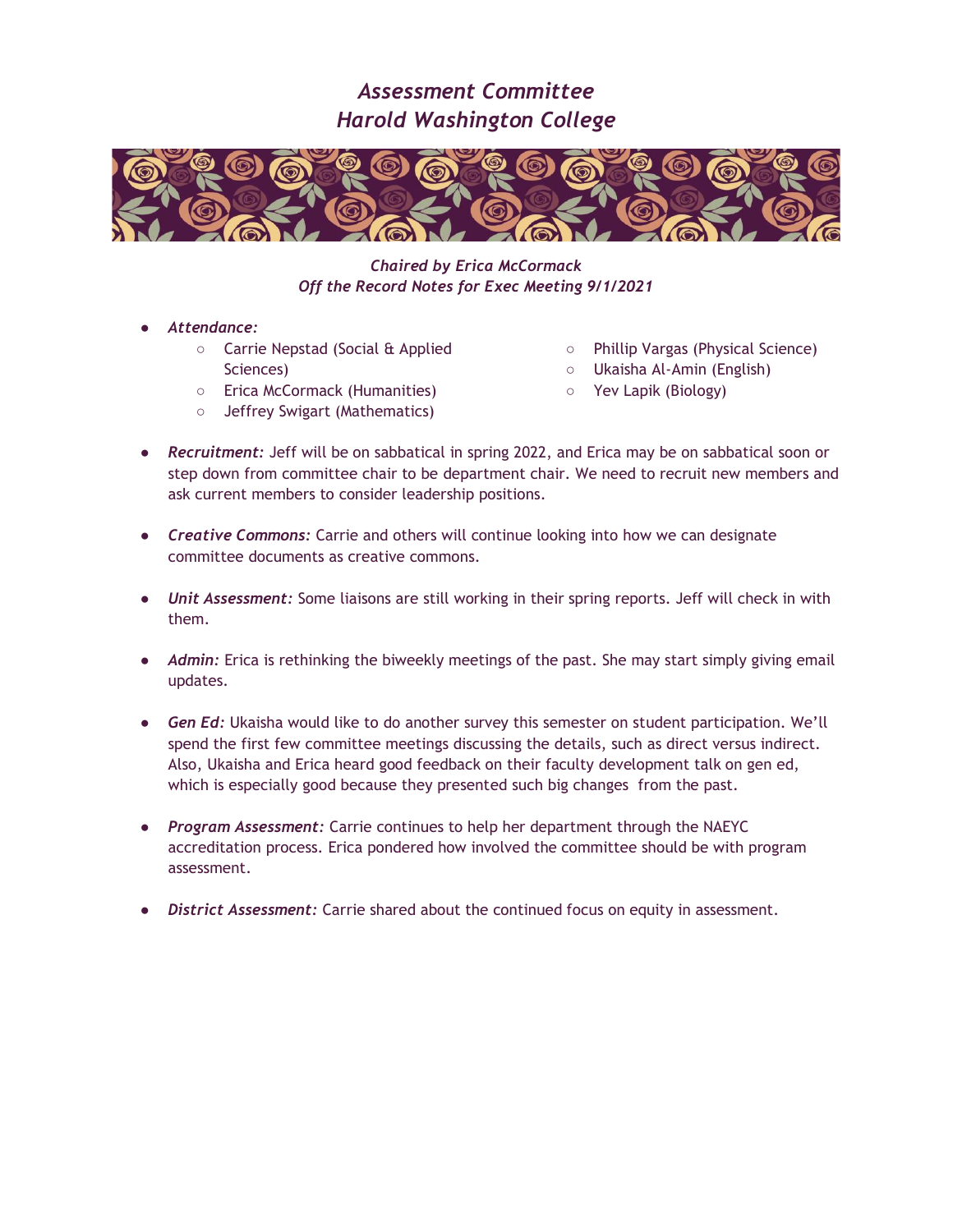

*Chaired by Erica McCormack Minutes for 10/27/2021*

- *Attendance:*
	- Amy Rosenquist (English)
	- Ashley Stokes (Guest, Grad Student at Erikson Institute)
	- Bridgette Mahan (Business)
	- Carrie Nepstad (Social & Applied Sciences)
	- Chao Lu (Mathematics)
	- David Richardson (Humanities)
	- Erica McCormack (Humanities)
	- Farah Movahedzadeh (Biology)
	- Jeffrey Swigart (Mathematics)
	- Juanita Del Toro (Social & Applied Sciences)
- Matthew Williams (World Languages / English Language Learning)
- Paul Wandless (Art)
- Phillip Vargas (Physical Science)
- Sandy Vue (Research and Planning)
- Todd Heldt (Library)
- Ukaisha Al-Amin (English)
- Veronica Villanueva (Tutoring)
- Zeke Yusof (Physical Science)
- *Intro:* Erica welcomed everyone. Paul motioned to approve last week's minutes, Juanita seconded, and the committee approved.
- *Participate Survey Edits:* Erica shared that during the last week she applied the edits suggested during the last meeting, including the following:
	- $\circ$  Combined many questions into a multipart question #1.
	- Addend a definition of cultural identity in question #7.
	- $\circ$  Added a definition of racial climate in question #13 and made it multipart.

We then discussed further edits, especially the large number of long answer questions. Zeke motioned to cut 12a and 12b, Todd seconded, and the committee approved, bringing the survey down to three long answer questions. Erica will apply the edits in the coming days, and we'll vote on full approval next week.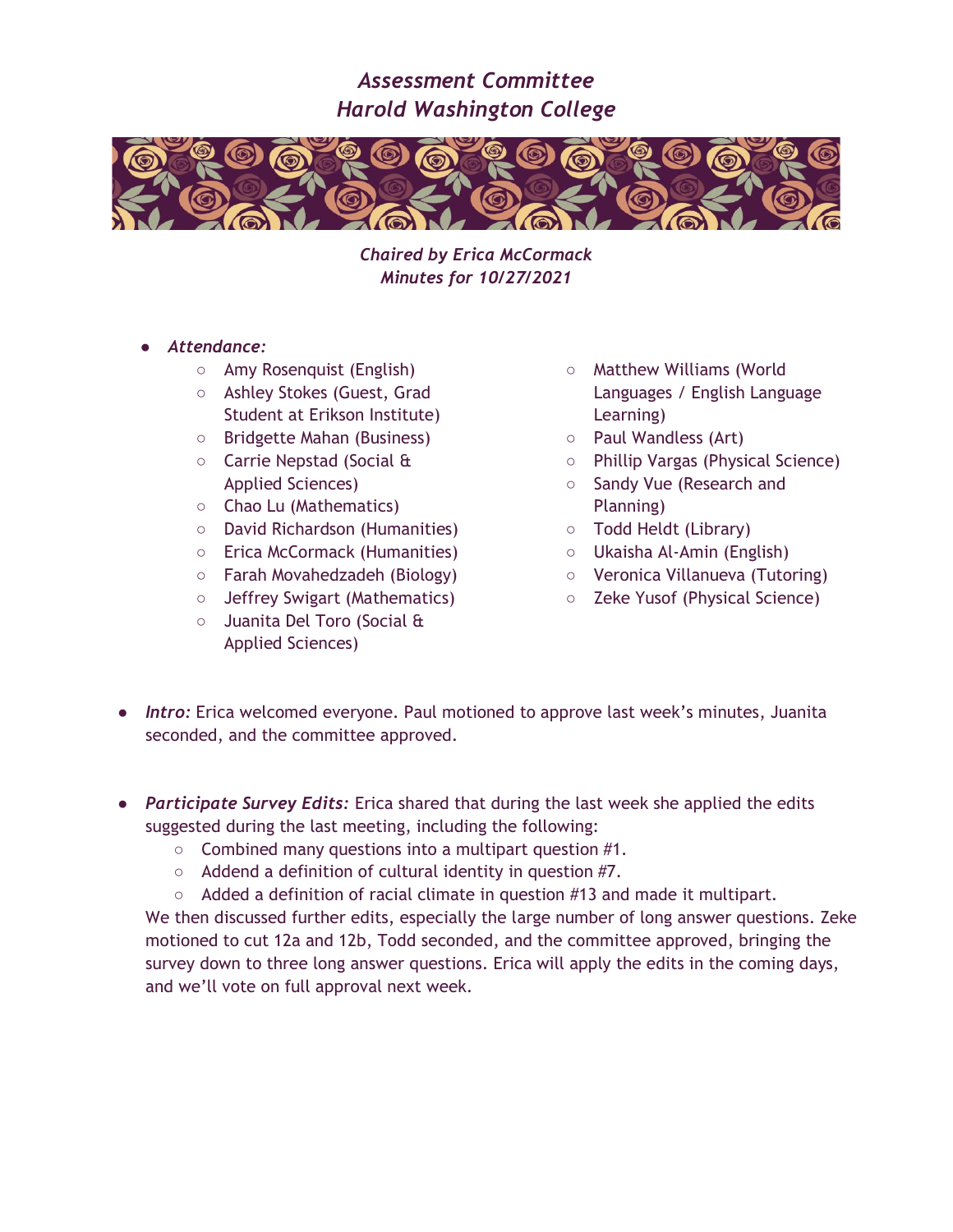

*Chaired by Erica McCormack Minutes for 11/3/2021*

- *Attendance:*
	- Amy Rosenquist (English)
	- Bridgette Mahan (Business)
	- Carrie Nepstad (Social & Applied Sciences)
	- Chao Lu (Mathematics)
	- Erica McCormack (Humanities)
	- Farah Movahedzadeh (Biology)
	- Jeffrey Swigart (Mathematics)
	- Juanita Del Toro (Social & Applied Sciences)
- Loretta Visomirskis (English)
- Matthew Williams (World Languages / English Language Learning)
- Nancy Berrera (SGA)
- Paul Wandless (Art)
- Todd Heldt (Library)
- Ukaisha Al-Amin (English)
- Veronica Villanueva (Tutoring)
- Zeke Yusof (Physical Science)
- *Intro:* Erica welcomed everyone. Carrie motioned to approve last week's minutes, Ukaisha seconded, and the committee approved.
- *Participate Survey Practice:* Erica shared that during the last week she applied the edits suggested during the previous meeting. We took the survey silently in order to experience what students will experience. We then discussed the following:
	- *Time:* The average time of completion was a bit more than 15 minutes, so students will likely need 20 minutes.
	- *Flow:* Should we keep the survey in three sections requiring a click of "next" for each section, or should we change to one long section so the whole survey can be seen at once? The committee chose to change to one long section.
	- *Header:* Can we freeze the header to stay visible while scrolling? This doesn't seem to be possible on Google Forms. Erica may investigate whether it's possible to get a SurveyMonkey Pro account or something that may allow for that.
	- *Phone:* The survey is possible yet difficult to complete on a phone. But this may be because the phone was in portrait mode, and landscape mode may be better.
	- *Survey Monkey:* This or another paid service may be worth it to make the survey look better on a phone.
	- *Required:* Should the questions be required to have an answer to submit the survey?
	- *Other:* How can we make sure students are comfortable in completing the survey? Do we need to be careful with the difference between participation and engagement? Have we included enough definitions of tricky words?
	- *Approval:* Amy motioned to approve the survey pending cosmetic changes that Erica will later make. Carrie seconded the motion, and the committee approved.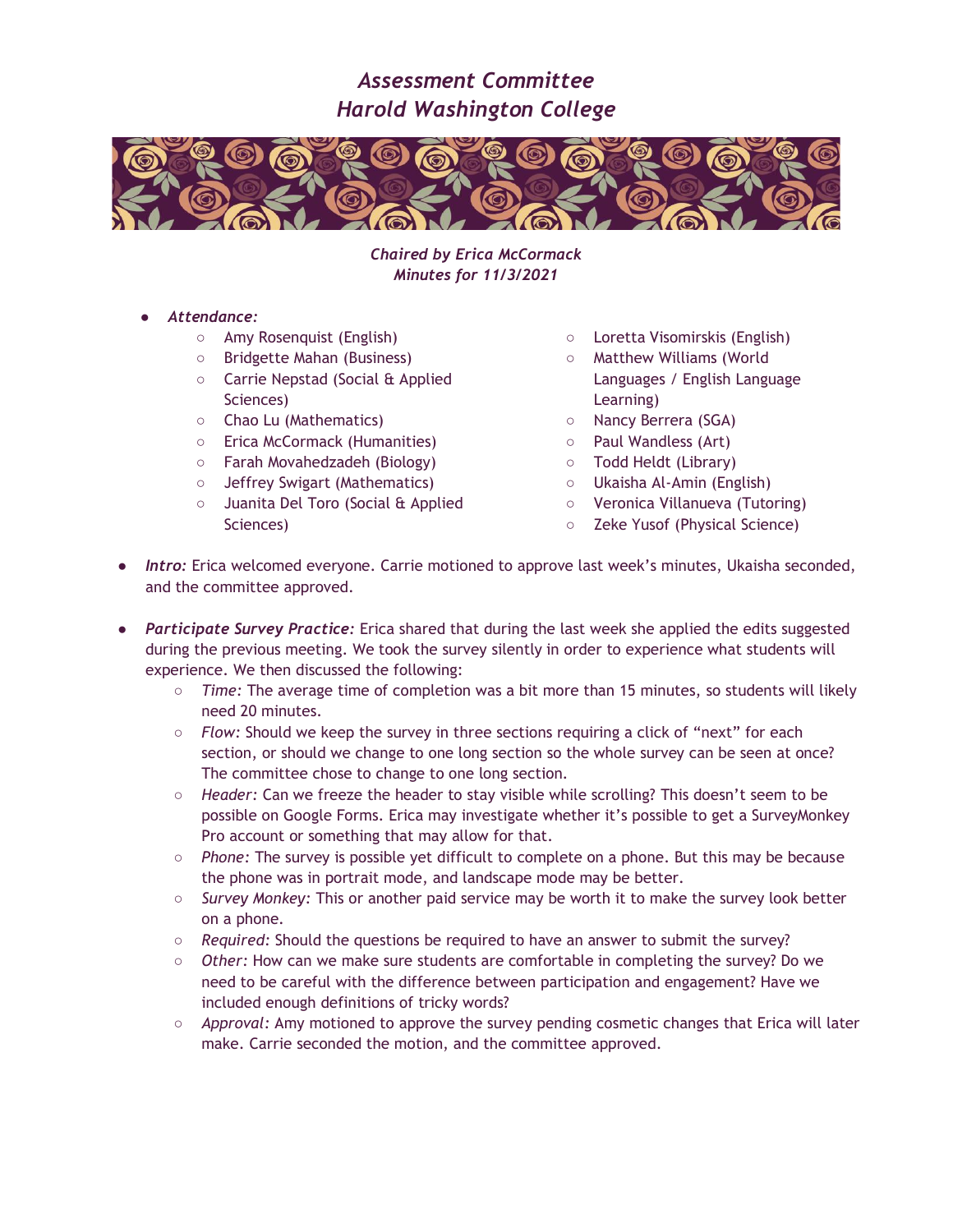

*Chaired by Erica McCormack Minutes for 11/10/2021*

- *Attendance:*
	- Amy Rosenquist (English)
	- Bridgette Mahan (Business)
	- Chao Lu (Mathematics)
	- Ellen Goldberg (Transfer Center)
	- Erica McCormack (Humanities)
	- Farah Movahedzadeh (Biology)
	- Hamed Sarwar (Biology)
	- Ignatius Gomez (Biology)
	- Jeffrey Swigart (Mathematics)
	- Juanita Del Toro (Social & Applied Sciences)
- Matthew Williams (World Languages / English Language Learning)
- Paul Wandless (Art)
- Phillip Vargas (Physical Science)
- Sandy Vue (Research and Planning)
- Todd Heldt (Library)
- Ukaisha Al-Amin (English)
- Veronica Villanueva (Tutoring)
- Zeke Yusof (Physical Science)
- *Intro:* Erica welcomed everyone. Amy motioned to approve last week's minutes, Paul seconded, and the committee approved.
- *Participate Survey Practice:* Erica thanked everyone for the feedback last week on the survey. She's currently working on typing it out on Qualtrics with the help of Sandy and Veronica. Hopefully this will offer us more flexible options than Google Forms, including freezing the header while scrolling and better overall viewing on a phone. Erica asked for volunteers to take the pilot of the Qualtrics version. Amy, Bridgette, Farah, Juanita, Matthew, and Paul volunteered. Erica will then send out the official survey link on Friday, and we'll let students complete it over the following two weeks.
- *Newsletter:* Erica reminded everyone to start preparing their newsletter articles. We agreed on a draft due date of December 1st. Here are the ideas that were shared:
	- *More Than Just Data:* Paul encouraged everyone to write articles on a variety of topics such as passion for assessment.
	- *Before and After:* Erica would like to hear stories about how our opinions of assessment have changed since being on the committee. Erica also likes the idea of a Highlights-themed array of articles to make it more engaging and fun. Phillip thought this could include a cartoon in the style of Goofus and Gallant about how assessment data should and shouldn't be used.
	- *Institutional Memory:* Matthew shared about all he's learned on the committee about the culture and history of our college. Such institutional memory is especially important when there is so much turnover in the admin.
	- *Modalities:* Farah considered writing about teaching face-to-face again, and Bridgette considered writing about ways to improve online learning.
	- *Photos:* If we use newer photos, we need to make sure we have permission from everyone. Jeff has many old permission forms filled out and can get more if needed.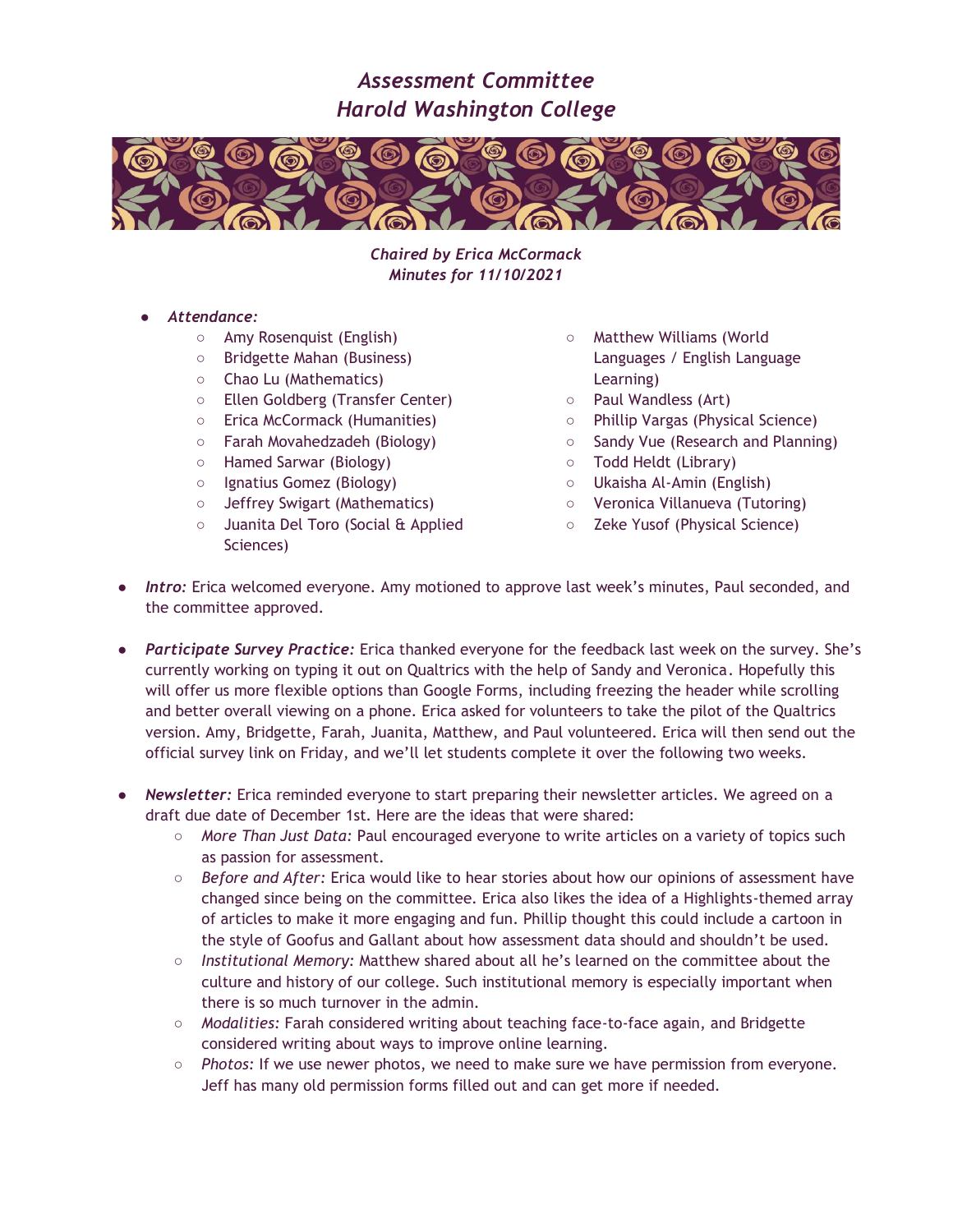

*Chaired by Erica McCormack (Humanities) Minutes for 11/17/2021*

- *Attendance:*
	- Amy Rosenquist (English)
	- Bridgette Mahan (Business)
	- Carrie Nepstad (Social & Applied Science)
	- Chao Lu (Mathematics)
	- David Richardson (Humanities)
	- Ellen Goldberg (Transfer Center)
	- Erica McCormack (Humanities)
	- Farah Movahedzadeh (Biology)
	- Hamed Sarwar (Biology)
	- Ignatius Gomez (Biology)
	- Jeffrey Swigart (Mathematics)
- Juanita Del Toro (Social & Applied Sciences)
- Loretta Visomirskis (English)
- Matthew Williams (World Languages / English Language Learning)
- Paul Wandless (Art)
- Phillip Vargas (Physical Science)
- Sandy Vue (Research & Planning)
- Todd Heldt (Library)
- Ukaisha Al-Amin (English)
- Veronica Villanueva (Tutoring)
- Zeke Yusof (Physical Science)
- *Intro:* Erica welcomed everyone. Juanita motioned to approve last week's minutes, Dave seconded, and the committee approved.
- *Participate Survey:* We discussed the following:
	- *Testers:* Erica thanked those who tested the Qualtrics version of the survey, which is now live.
	- *Share:* We can now give the survey to our own students and tell colleagues about it. Remember personal invitations work better than mass emails.
	- *Class Time:* We can encourage colleagues to use class time for their students to do the survey because of the three open-ended questions. Students may not be willing to put in the necessary amount of time unless they have time in class.
	- *Qualtrics:* Erica shared her screen and showed the survey on Qualtrics. She illustrated the improvements of Qualtrics compared to Google Docs, such as how cleanly the survey shows up on a phone.
	- *Confirmation Page:* This is optional for those instructors who want to use it, such as when offering extra credit. Students could easily use the page fraudulently, yet we doubt many would go to that much trouble just for a bit of extra credit.
	- *Advertising:* Mass emails are OK, just keep it personal to avoid it coming off like it's from the admin. We want everyone to know this is coming from faculty.
- **Newsletter:** We discussed the following:
	- *Creative Ideas:* We're considering designing the newsletter like Highlights magazine, creating memes with our own photos, and making an assessment-themed Goofus and Gallant cartoon.
	- *Google Doc:* Erica will share a blank Google Doc for us to paste our articles to.
	- *Topics:* Student learning, the six-stage assessment process, what it's like being on committee, our own journey and growth in assessment.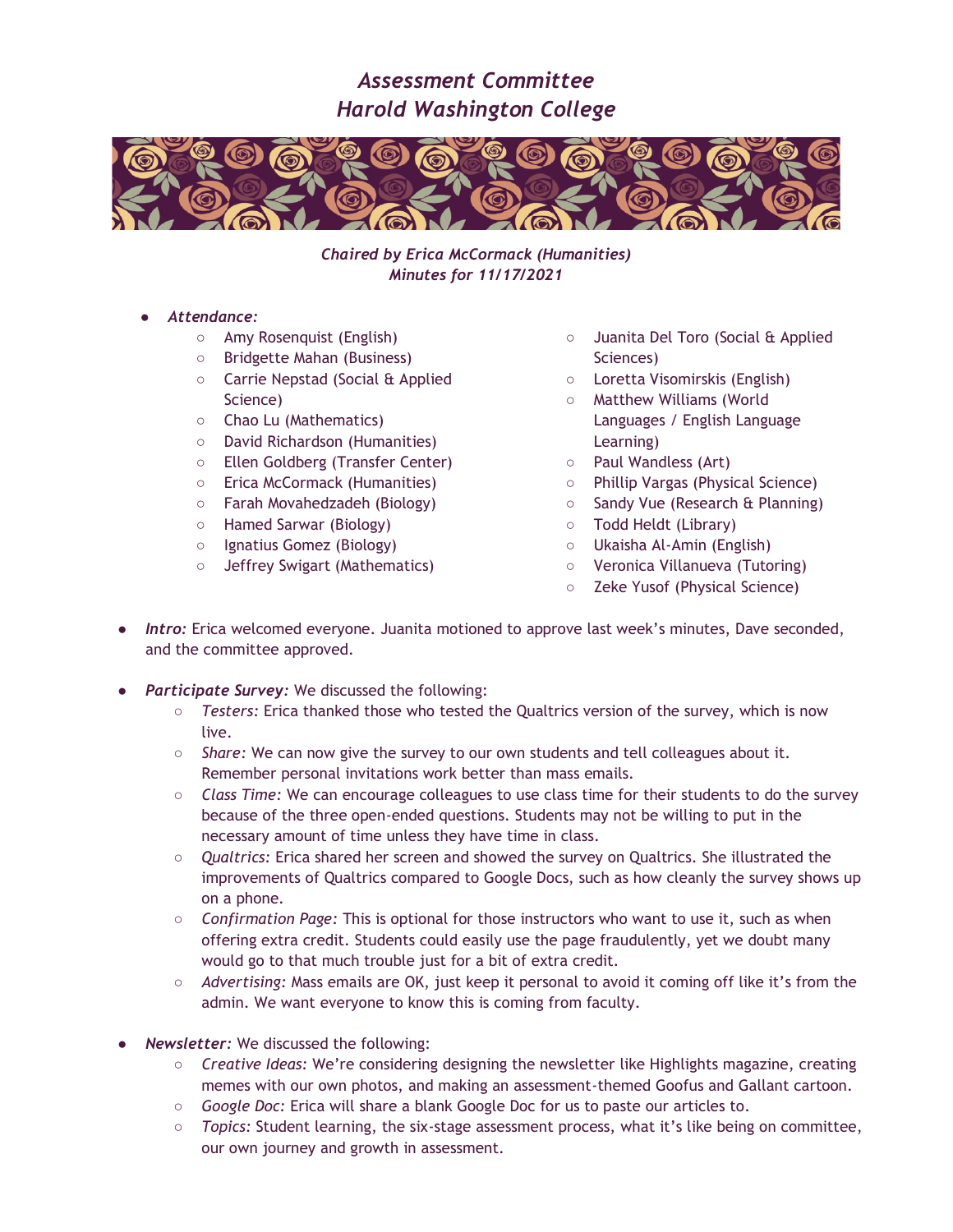○ *Timeline:* Article drafts are due December 1st. We'll then work on editing for a bit and distribute on December 12th.